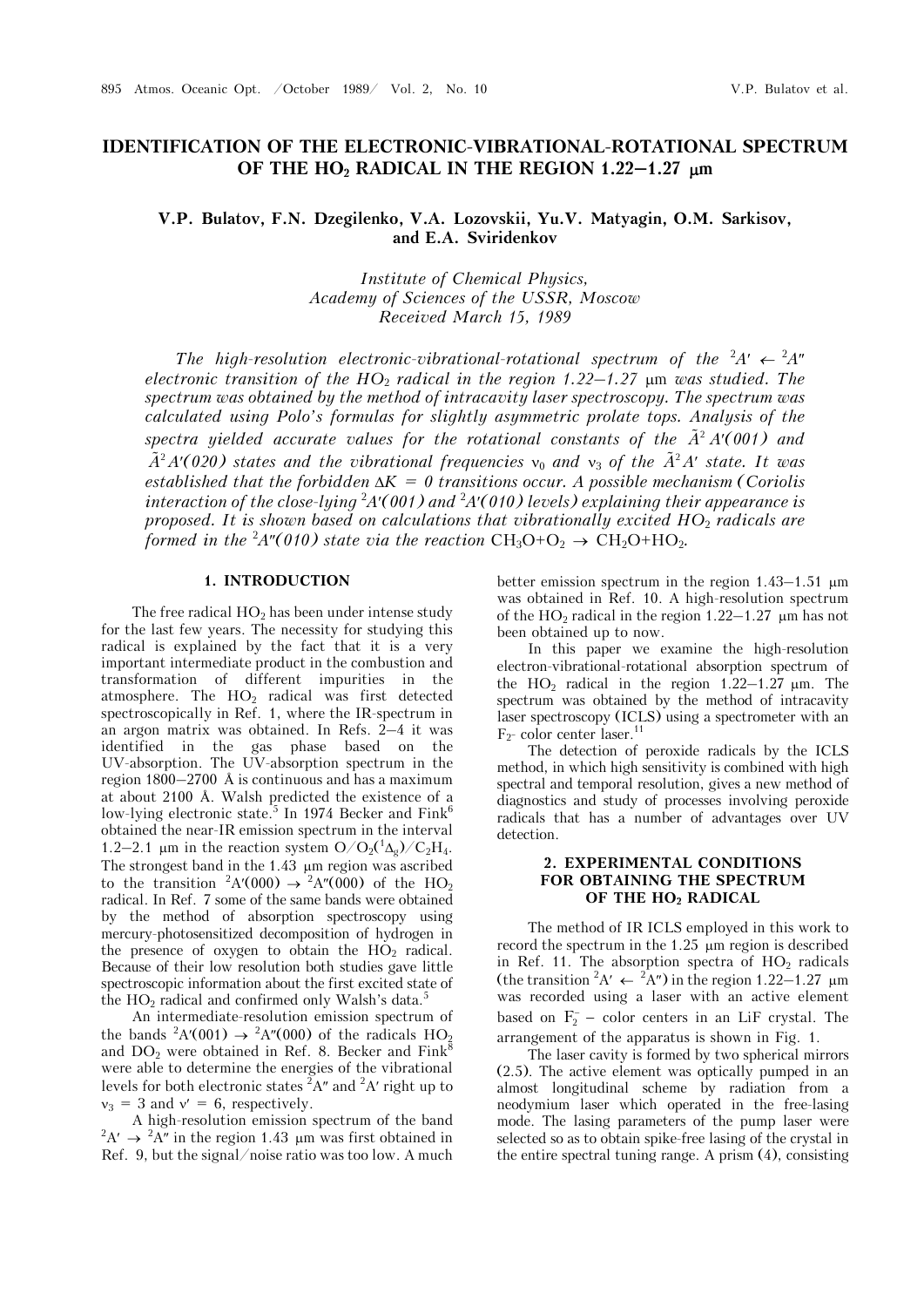of heavy flint, was inserted into the cavity in order to be able to tune the lasing spectrum continuously. The tuning was performed by rotating the mirror (5). Tuning was performed in the range  $1.1-1.28$  µm with a laser spectrum width of 3–15 nm. The lasing time ranged from 80 to 200  $\mu$ s. A reaction cell (3), consisting of a quartz cylinder 1.6 cm in diameter and 15 cm long, was placed inside the cavity. Photolysis of the reaction mixture was performed by radiation from two IFP-200 xenon flashlamps with up to 400 J of electrical energy per pulse. The probe pulse of the  $F_2^-$  color center laser was injected following photolysis after a regulatable delay time. Radiation was extracted from the laser cavity by means of reflection from one of the working surfaces of the crystal, which was bevel led at an angle of  $5^{\circ}$  to the axis of the resonator.



*FIG. 1. Arrangement of the experimental apparatus: 1) focusing system; 2, 5) cavity mirrors of the color-center laser; 3) reaction cell; 4) prism; 6) spectrograph.*

The lasing spectrum of the color-center laser was recorded photographically on 1–3 film with the help of a laboratory diffraction spectrograph (6), assembled based on a UF-90 autocollimation camera.

The effective resolution was equal to 0.02 nm  $(\approx 0.13 \text{ cm}^{-1})$  and the inverse dispersion was equal to 4.1–4.8 nm/cm. The absorption spectrum was referenced to the wavelengths in the tuning range of the laser based on the absorption spectrum of the  $atmosphere<sup>12</sup>$  and the emission lines of electrodeless neon lamps with conversion of the wavelengths into the required order. The spectra obtained were analyzed on an IFO-451 microphotometer.

Photolysis of mixtures of chlorine, oxygen, and methyl alcohol (or hydrogen) with the following compositions were employed as the source of  $HO<sub>2</sub>$ radicals:  $Cl_2$  (0.2–0.5 torr), CH<sub>4</sub>OH (0.1–2.5 torr) and  $O_2$  (9-15 torr) or  $Cl_2$  (3-4 torr), H<sub>2</sub>  $(50-100 \text{ torr})$  and .O<sub>2</sub> (400 torr).

Such methods for obtaining  $HO<sub>2</sub>$  radicals are well known and widely employed. The  $HO<sub>2</sub>$  radicals are formed as a result of the following reactions:

$$
Cl_2 + hv \rightarrow 2Cl,
$$
  
Cl + CH<sub>3</sub>OH  $\rightarrow$  CH<sub>2</sub>OH + HCl,  
CH<sub>2</sub>OH + O<sub>2</sub>  $\rightarrow$  HO<sub>2</sub> + CH<sub>2</sub>O,

or

$$
Cl + H_2 \rightarrow HCl + H,
$$

$$
H + O_2 + M \rightarrow HO_2 + M.
$$

The spectrum presented in Fig. 2 was obtained under the following conditions:

Cl (1.0 torr), CH<sub>3</sub>OH (0.4 torr), O<sub>2</sub> (10 torr).



*FIG. 2. The spectrum of the HO<sub>2</sub> radical in the region 1.22–1.27*  $\mu$ m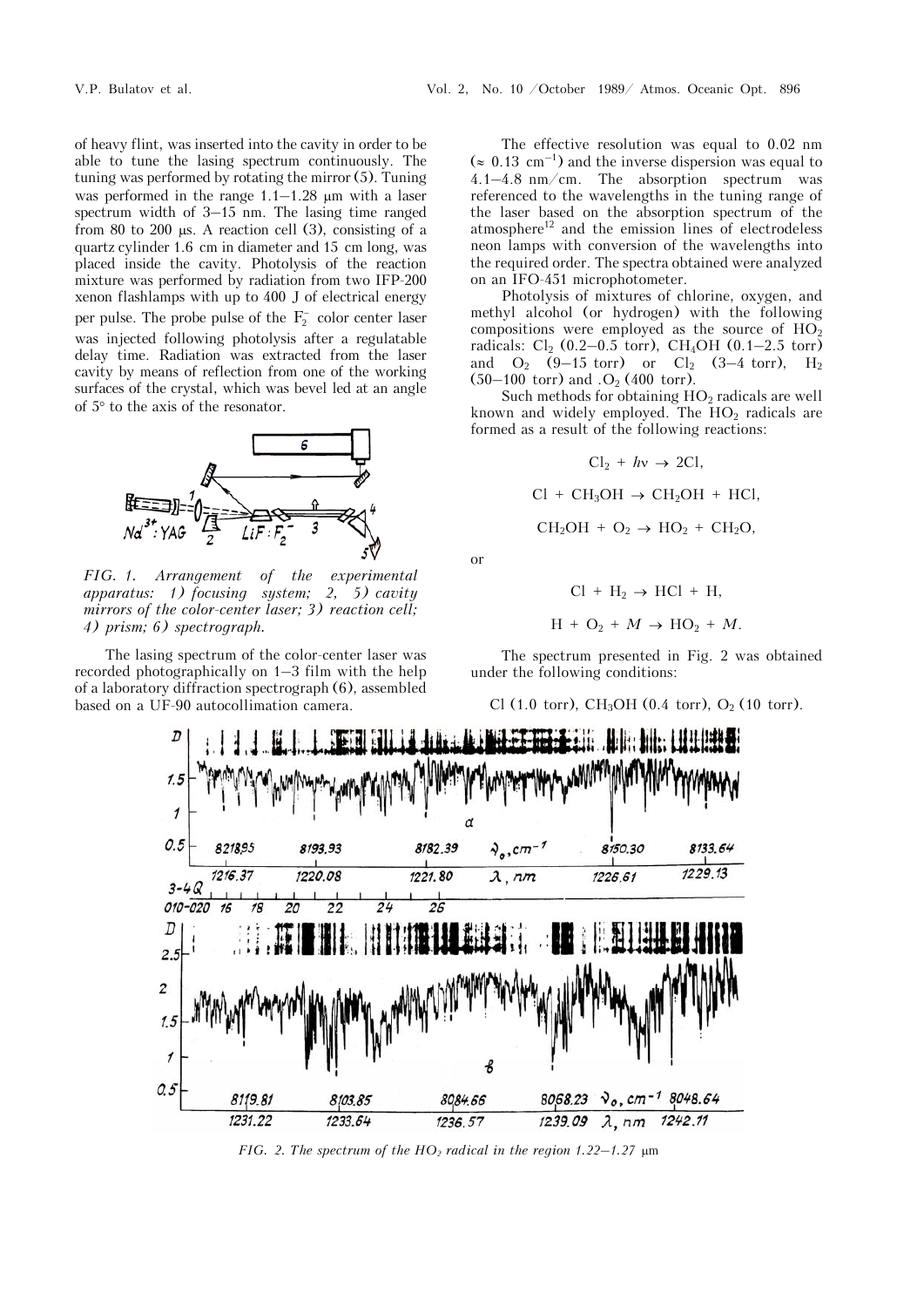

*Fig. 2. Continuation* 

In observations of the spectrum with different time delays after the photolyzing pulse it was found that the spectrum vanishes after about  $4 \cdot 10^3$  µm, i.e., the lifetime of the observed intermediate state is short. In addition, adding nitrogen oxide to the reaction mixture sharply reduced the lifetime of this compound. The spectrum was not observed when any component of the mixture was not present in the cell. Further, the observed lines were found in the region  $1.22-1.27$  µm, which is also the region of the maximum of the absorption band  $HO_2^2 A'(001) \rightarrow {}^2A''(000).8$ 

We observed the identical spectrum in the system  $CO<sub>2</sub> - H<sub>2</sub> - O<sub>2</sub>$ ,<sup>11</sup> and HO<sub>2</sub> must be regarded s the only radical common to both systems.

To confirm finally the fact that the observed spectrum belongs to the  $HO<sub>2</sub>$  radical Bulatov et al.<sup>11</sup> performed experiments with deuterated methanol. Since the  $HO<sub>2</sub>$  radicals are formed from the oxygen present in the mixture and the hydrogen atoms from the hydroxyl group of methanol, when the hydrogen atom is replaced by a deuterium atom one would expect the appearance of the radical  $DO<sub>2</sub>$ . Indeed, with the use of the alcohols  $CH<sub>3</sub>OD$  and  $CD<sub>3</sub>OD$  a spectrum with a different arrangement of the lines and ratio of intensities was recorded: the  $DO<sub>2</sub>$  spectrum

 $(^{2}A' \leftarrow {}^{2}A'')$ . In Ref. 11 when CD<sub>3</sub>OH was used the spectrum of the  $HO<sub>2</sub>$  radical was observed once again. Thus, using kinetic methods, Bulatov et al.<sup>11</sup> showed that the observed spectrum belonged to the  $HO<sub>2</sub>$  radical.

## **3. ANALYSIS OF THE SPECTRUM OF THE HO2 RADICAL**

We shall study the rotational structure of the electronic transition  $A^2A' \leftarrow \tilde{X}^2 A''$  of the HO<sub>2</sub> radical. Taking into account the centrifugal deformation the rotational term  $F(N, K)$  of nearly a prolate symmetric top molecules is described by the formula<sup>13</sup>:

$$
F(N, K) = \frac{B+C}{2} N(N+1) + \left[ A + \frac{B+C}{2} \right] \cdot \left[ 1 - \frac{3}{8} \delta^2 \right] K^2 +
$$
  
+ 
$$
\Delta B_{eff}^{K} \cdot N(N+1) + \Delta D_{eff}^{K} \cdot N^2 (N+1)^2 - D_K K^4 - D_{NK} N(N+1) K^2 -
$$
  
- 
$$
D_N \cdot N^2 (N+1)^2,
$$
 (1)

where *A* is a rotational constant, corresponding to the rotation around the axis of the top; the axis of the top practically coincides with the  $0-0$  boud in the  $HO<sub>2</sub>$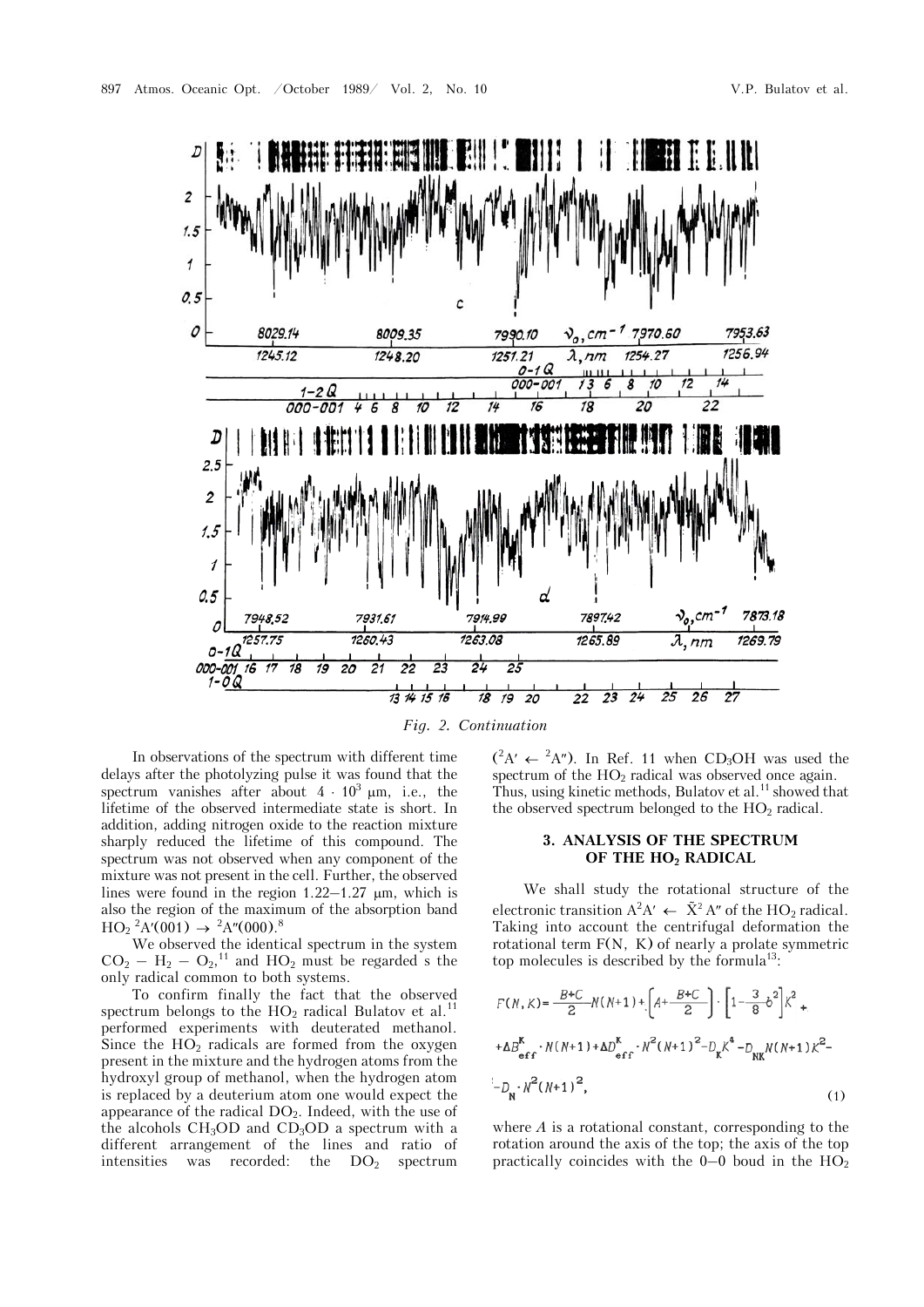molecule; *Â* is a rotational constant corresponding to the rotation around an axis perpendicular to the axis of the top, but lying in the plane of  $HO_2$ ;  $C$  is a rotational constant corresponding to the rotation around an axis perpendicular to the plane of the radical (the *z*-axis);  $b = \frac{C - B}{2A - B}$  $A - B - C$  $\frac{C-B}{-B-C}$  is the asymmetry parameter;  $D_k$ ,  $D_{\text{NK}}$ , and  $D_{\text{N}}$  are the centrifugal stretching constants;  $\Delta B$ <sup>K</sup><sub>eff</sub> and  $\Delta D$ <sup>K</sup><sub>eff</sub> are asymmetry constants which are functions of  $b$  and  $K$  and assume the following approximate values:

$$
\Delta B_{\text{eff}}^{K} = \left[A - \frac{B+C}{2}\right] \frac{1}{4} b^2, \text{ for } K = 0 \text{ and } K = \ge 3;
$$
  

$$
\left[A - \frac{B+C}{2}\right] \left[\pm \frac{1}{2} b + \frac{1}{4} b^2\right] \text{ for } K = 1;
$$
  

$$
\left[A - \frac{B+C}{2}\right] \frac{1}{8} (2 \pm 1) b^2 \text{ for } K = 2;
$$
  

$$
\Delta D_{\text{eff}}^{K} = -\frac{1}{8} b^2 \left[A - \frac{B+C}{2}\right] \text{ for } K = 0;
$$
  

$$
\left[A - \frac{B+C}{2}\right] \left[-\frac{1}{32} b^2\right] \text{ for } K = 1;
$$
  

$$
\left[A - \frac{B+C}{2}\right] \frac{1}{48} (2 \pm 3) b^2 \text{ for } K = 2;
$$
  
0 for  $K \ge 3.$  (2)

The  $\pm$  sign in these formulas corresponds to  $K$ doubling. This doubling is maximal in levels with  $K = 0$ . It increases as *N* increases and decreases as *K* increases. For molecules with such weak asymmetry as the HO<sub>2</sub> molecule., all rotational levels with  $K \geq 3$  can be regarded as unsplit.

The electronic transition <sup>2</sup>A'  $\leftarrow$  <sup>2</sup>A" in the HO<sub>2</sub> molecule, studied in this work, is a transition of the C-type with the nonzero transition moment oriented perpendicular to the plane of the molecule. The selection rules for transitions of this type have the form

$$
\Delta K = \pm 1
$$
 and  $+\div \leftrightarrow +-, - + \leftrightarrow -$ 

Using Polo's formulas $^{13}$  and the selection rules for electronic-vibrational-rotational transitions we analyzed some of the subbands observed in the spectrum of  $HO<sub>2</sub>$ , independently of one another. By reducing the observed wave numbers of the lines to the expression

$$
v = v^{\circ} + \chi N(N+1) + \gamma N^2 (N+1)^2
$$

we were able to obtain the effective values of  $v^0$ , X, and Y, from which we then obtained the true values of the rotational constants. The reduction of the experimental values of the wave numbers of the lines of all branches in the <sup>2</sup>A'  $\leftarrow$  <sup>2</sup>A'' electronic band to a quadratic form was performed by the method of least squares (MLS). The second possible method for determining the rotational constants — the method of combination differences —

was not employed in this work owing to the difficulty of identifying the weak lines of the *P* and *R* branches.

## **3.1. ANALYSIS OF THE <sup>2</sup>A'(0.001)**  $\leftarrow$  **<sup>2</sup>A''(000) ELECTRONIC BAND OF THE RADICAL HO2**

The most noticeable feature of the spectrum is the very strong sequence of lines starting at  $\approx 7972 \text{ cm}^{-1}$ , which was ascribed to the K'' =  $0 \rightarrow K' = 1$ *Q*-branch. The  $K'' = 1 \rightarrow K' = 0$  *Q*-branch, the intensity of whose lines relaches a maximum in the region  $7919.5 \text{ cm}^{-1}$  (Fig. 2), is less noticeable in the spectrum.

*TABLE I. The molecular constants of HO*<sub>2</sub>  $A'(v_1v_2v_3) \leftarrow {}^2A''(v_1v_2v_3)$  cm<sup>-1</sup>

| Parameter                                               | $000 - 000$            | $010 - 010$                     | $001 - 001$  |
|---------------------------------------------------------|------------------------|---------------------------------|--------------|
| $A$ "                                                   | 20.357 <sup>c</sup>    | $20943^{b}$                     | $20.309^{e}$ |
| $B^{\,\prime\prime}$                                    | $1.1179$ <sup>c</sup>  | 1.1156 <sup>b</sup>             | $1.1072^{a}$ |
| C <sup>II</sup>                                         | $1.1156$ <sup>c</sup>  | $1.0493^{b}$                    | $1.0350^{a}$ |
| $D_{N}$                                                 | $3.93 \cdot 10^{-6d}$  | $3.94 \cdot 10^{-6b}$           |              |
| $D_{\mathbf{N}\mathbf{K}}$ "                            | $1.156 \cdot 10^{-4d}$ | $1.114 \cdot 10^{-4b}$          |              |
| $D_{\mathbf{K}}$ .                                      | $4.1/10^{-3d}$         | 5.156 $\cdot$ 10 <sup>-3b</sup> |              |
| $A^*$                                                   | $1.0218^{a}$           | $22.957^a$                      | $19.740^{a}$ |
| $B^\prime$                                              | $1.0218^{a}$           | $1.0253^{a}$                    | $1.0055^{a}$ |
| $\boldsymbol{\mathcal{C}}$                              | $0.9690^{a}$           | $0.9727$ <sup>a</sup>           | $0.9526^{a}$ |
| $D_{N}$ ,                                               | $5.20 \cdot 10^{-6a}$  |                                 |              |
| $D_{\rm NK}$ ,                                          | $1.20 \cdot 10^{-4a}$  |                                 |              |
| $D_{\bf K}$ ,                                           | $4.10 \cdot 10^{-3a}$  |                                 |              |
| $v_{0}$                                                 | 7029.48 <sup>ª</sup>   | 6924.22                         | 6916.67      |
| Frequency                                               |                        |                                 |              |
| $\begin{bmatrix} 1 & 1 \\ 0 & 1 \\ 2 & 1 \end{bmatrix}$ |                        | 1390 <sup>a</sup>               | $1097.6^{e}$ |
| Frequency<br>From $\frac{1}{2}$ of vib.                 |                        | 1285 <sup>a</sup>               | $984.8^{a}$  |

*Note. a) according to the data of Ref. 10; b) Ref. 16; c) Ref. 15; d) Ref. 14; and, e) Ref. 17.* 

Using the results of reduction of the lines of the strongest  $K'' = 0 \rightarrow K' = 0$  Q-branch to the quadratic form  $N(N + 1)$  as well as more accurate values of the rotational constants for the ground state (Refs. 14 and 15, Table I), we obtained the following values for the rotational constants of the  ${}^{2}A'(001)$  state:

$$
A' = 19.74 \pm 0.074 \text{ cm}^{-1}; \text{ D}_{N'} = 1.1044 \cdot 10^{-5} \text{ cm}^{-1};
$$
  
\n
$$
B' = 1.019 \pm 0.000 \text{ cm}^{-1}; \text{ D}_{N K'} = 1.2 \cdot 10^{-4} \text{ cm}^{-1};
$$
  
\n
$$
C' = 0.9661 \pm 0.000 \text{ cm}^{-1}; \text{ D}_{K'} = 4.1 \cdot 10^{-3} \text{ cm}^{-1};
$$
  
\n
$$
\nu_0(^2A'(001) \leftarrow {}^{2}A''(000)) = 7960.938 \pm 0.074 \text{ cm}^{-1};
$$
  
\n
$$
\nu_3(^2A'(001) \leftarrow {}^{2}A''(000)) = 931.46 \pm 0.074 \text{ cm}^{-1};
$$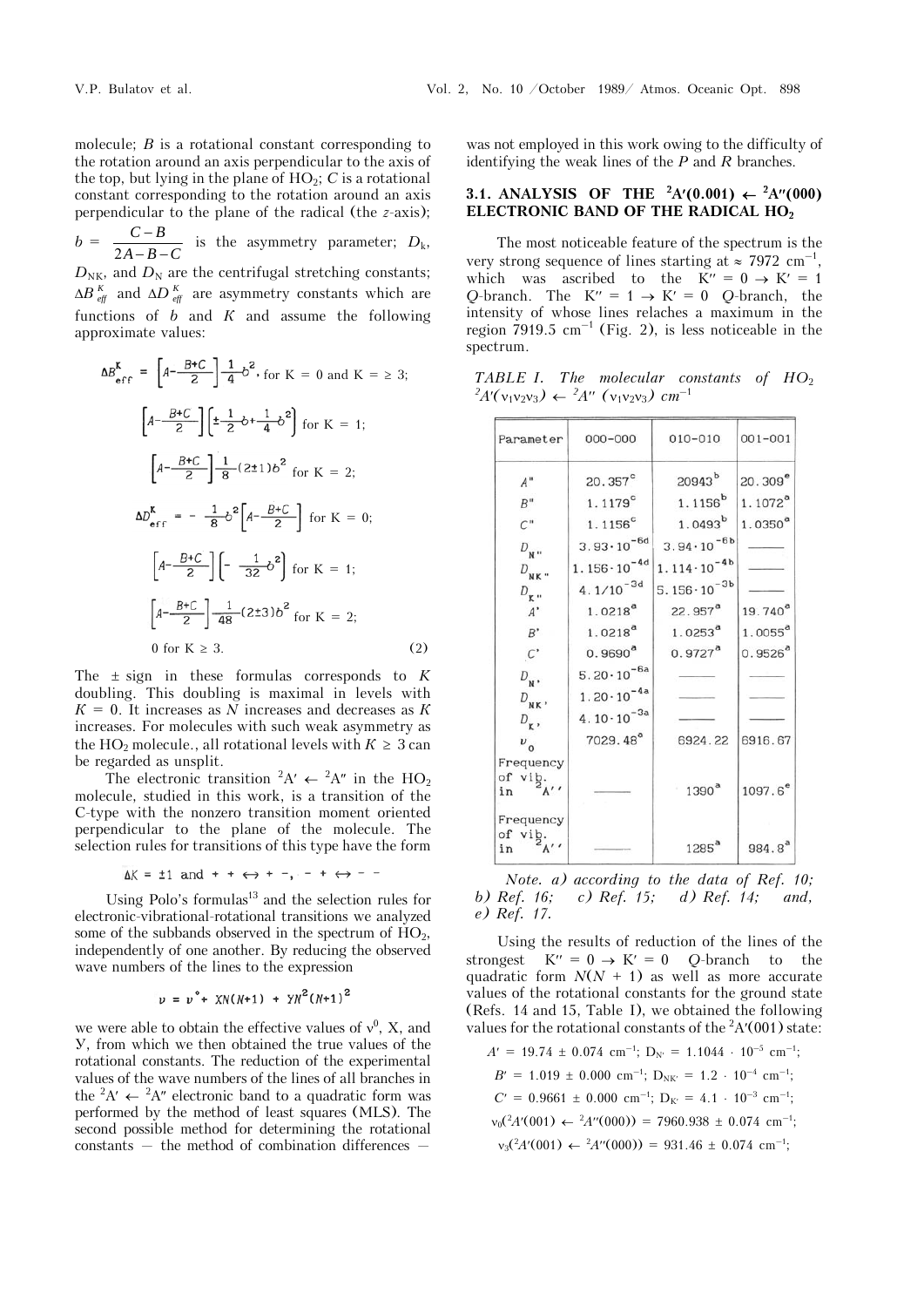The values obtained for the rotational constants and the vibrational frequencies enabled us to calculate completely the structure of the <sup>2</sup>A'(001)  $\leftarrow$  <sup>2</sup>A''(000) band. Comparing the computed values of the wave numbers with the experimental data we also described (aside from  $K'' = 0 \rightarrow K' = 0$  and  $K'' = 1 \rightarrow K' = 0$  Q) also some other weaker branches. We did not observe spin splitting in any of the branches described.

 $\Delta K = 0$  transitions (parallel band). In Refs. 7 and 10 it was observed in an analysis of the  ${}^2A''(000) \leftarrow {}^2A'(000)$  emission band that anomalous unidentified lines were present near the start of the band. In Ref. 10 all anomalous lines were ascribed to the *R*-branches of the forbidden  $\Delta K = 0$  transitions. We also observed an analogous pattern in the analysis of the  ${}^{2}A'(001) \leftarrow {}^{2}A''(000)$  perpendicular band. It should be noted that in analyzing the spectrum it is difficult to establish whether or not the anomalous lines ( $\Delta K = 0$ ) observed in the spectrum belong to transitions of the type + +  $\Leftrightarrow$  - +, + -  $\Leftrightarrow$  - - or  $+ + \Leftrightarrow$  +  $+$ ,  $- + \Leftrightarrow$   $- +$  owing to the closeness of the values of the wave numbers of the corresponding lines. In analyzing the spectrum, however, we were able to observe a quite strong  $K'' = 0 \rightarrow K' = 0$ *Q*-branch. Its appearance would be impossible, if the transitions obey the selection rules  $+ + \Leftrightarrow - +$ . Based on this it was concluded that all anomalous lines belong to transitions of the type  $+ + \Leftrightarrow + +$ and  $- + \Leftrightarrow - +$ , which are forbidden in accordance with the selection rules presented above.

### **3.2 ANALYSIS OF THE <sup>2</sup>A'(020)**  $\rightarrow$  **<sup>2</sup>A''(010) TRANSITION**

In analyzing the <sup>2</sup>A'(001)  $\leftarrow$  <sup>2</sup>A''(000) band we were not able to associate the quite strong and well-resolved system of lines in the high-frequency of the spectrum at 8240  $\text{cm}^{-1}$  with any branches of the indicated band. The only transition which could have been realized in this I spectral region for the HO^ molecule is the hot 1 transition <sup>2</sup>A'(020)  $\leftarrow$  <sup>2</sup>A''(010). Because of the fact that this transition has not been observed by anyone, there were also no data on the rotational constants of the upper  ${}^{2}A'(020)$  state. Making the assumption that the rotational constants of the  ${}^{2}A'(020)$  state do not differ much from the analogous values for the  ${}^{2}A'(010)$  state, which were determined in Ref. 10, we calculated to a first approximation the rotational structure of the hot transition  ${}^{2}A'(020) \leftarrow {}^{2}A''(010)$ . Based on the calculations performed we established that the system of lines observed near  $8240 \text{ cm}^{-1}$  could be associated with the  $K'' = 3 \rightarrow K' = 4$  O-branch of the transition <sup>2</sup>  ${}^{2}A'(020) \leftarrow {}^{2}A''(010)$ . Subsequent. MLS analysis of this branch enabled us to calculate the effective values of the rotational constants  $v^0$ , X, and Y, from which we obtained the following values of the molecular constants of the  $A'(020)$  state:

$$
A' = 22.957 \pm 0.052 \text{ cm}^{-1};
$$
  
\n
$$
B' = 1.0284 \pm 0.000 \text{ cm}^{-1};
$$
  
\n
$$
C' = 0.9755 \pm 0.000 \text{ cm}^{-1};
$$
  
\n
$$
D' = 1.3729 \cdot 10 \text{ cm}^{-1};
$$

 $v_0(^2A'(020) \leftarrow {}^2A''(010)) = 8070.166 \pm 0.052$  cm<sup>-1</sup>;

$$
v_2(^2A'(020) \leftarrow {}^2A''(010)) = 1145.95 \pm 0.052
$$
 cm<sup>-1</sup>;

We assumed, in so doing, that the values of  $D_{NK}$  and  $D_K$  not change in the transition <sup>2</sup>A'(020)  $\leftarrow$  <sup>2</sup>A''(010). The values we obtained enabled us to evaluate the magnitude of the anharmonicity constant for the deformation vibration. It turned out to be equal to  $X'_2 = -69.55$  cm<sup>-1</sup>.

Using the values obtained for the rotational constants of the  ${}^{2}A'(020)$  state we repeated the calculation of the rotational structure of the band  ${}^2A'(020) \leftarrow {}^2A''(010)$ . Comparing the computed values and the experimental data of the wave numbers of the lines we able to describe (in addition to the  $K'' = 3 \rightarrow K' = 4$  Q-branch) several other branches within the indicated transition (Table II). .

For the <sup>2</sup>A'(020)  $\leftarrow$  <sup>2</sup>A''(010) band we also observed the forbidden  $\Delta K = 0$  transitions, whose intensity, however, was lower than for the corresponding transitions <sup>2</sup>A'(001)  $\leftarrow$  <sup>2</sup>A''(000). We identified a total sum of about 850 lines. Some of them are given in Table II.

#### **4. DISCUSSION**

Analysis of the absorption bands in the 1.22–1.27  $\mu$ m region in the near-IR part of the spectrum enabled us to obtain a large amount of new spectroscopic information about the  ${}^{2}A'$  electronic state of the  $HO_2$ radical. Analysis revealed, however, two important problems: the presence of strong  $\Delta K = 0$  lines in the  $A' \leftarrow {}^{2}A''$  transition of the C-type and serious differences between our value of  $v_3$  for the <sup>2</sup>A' state and the value presented in Ref. 10. We shall examine these questions in turn.

# **4.1 PRESENCE OF STRONG K = 0 LINES IN THE C-TYPE**  ${}^2A' \leftarrow {}^2A''$  **TRANSITION**

We also observed the presence of weak forbidden  $\Delta K = 0$  bands in electronic transitions of the C-type  $\Delta K = +1$  for other triatomic molecules  $-$  HCO, HNF, HSiBr, and HSiCl. We attributed their appearance to the turning of the axes. The analysis performed in Ref. 10 showed, however, that the rotational constant A changes only from 20.358 to 19.74  $\text{cm}^{-1}$  in the transition  $\tilde{A}^2 A' \leftarrow \tilde{X}^2 A$  of the radical HO<sub>2</sub>, and therefore the molecular geometry should not change significantly in this transition. This is confirmed by the small change in the HOO valence angle from  $104^{\circ}$  in the  $2$ A" electronic state to 192.7° in the <sup>2</sup>A' electronic state.<sup>10</sup> As a result of this, the axis-turning mechanism cannot be the main reason for the appearance of the  $\Delta K = 0$  lines the spectrum of  $HO<sub>2</sub>$ .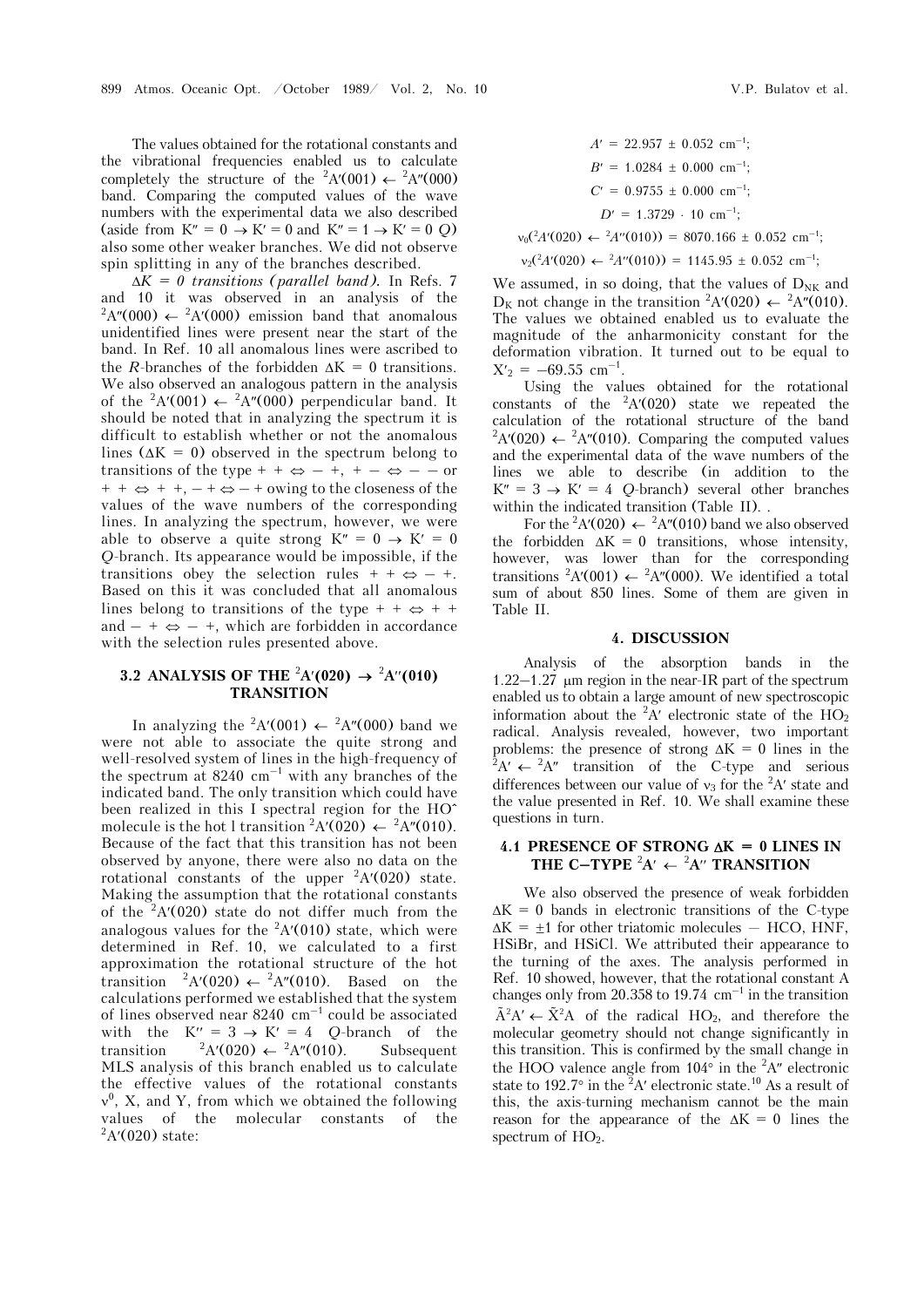| N                        | Experimental<br>positions of<br>the lines,<br>cm | Difference<br>between<br>experiment<br>and<br>calculation | N           | Experimental<br>positions of<br>the lines,<br>$\frac{1}{2}$     | Difference<br>between<br>experiment<br>and<br>calculation |
|--------------------------|--------------------------------------------------|-----------------------------------------------------------|-------------|-----------------------------------------------------------------|-----------------------------------------------------------|
| $\mathbf{1}$             | $\overline{c}$                                   | 3                                                         | $\mathbf 1$ | $\overline{c}$                                                  | З                                                         |
|                          |                                                  | $^{2}A'(001) \leftarrow A''(000)$ transition              |             |                                                                 |                                                           |
|                          |                                                  | $K'' = 0 \rightarrow K' = 1$                              |             | Q-branch                                                        |                                                           |
|                          |                                                  |                                                           |             |                                                                 |                                                           |
| 1<br>2                   | 7979.509                                         | 0.043                                                     | 15          | 7953.675<br>7950.184                                            | 0.037                                                     |
| 3                        | 7979.009<br>7978.410                             | $-0.024$<br>0.024                                         | 16<br>17    | 7946.394                                                        | 0.038<br>$-0.037$                                         |
| 4                        | 7977.414                                         | $-0.107$                                                  | 18          | 7942.522                                                        | 0.028                                                     |
| 5                        | 7976.561                                         | 0.121                                                     | 19          | 7938.304                                                        | $-0.026$                                                  |
| 6                        | 7975.105                                         | $-0.037$                                                  | 20          | 7933.964                                                        | 0.023                                                     |
| $\sqrt{ }$               | 7974.503                                         | $-0.124$                                                  | 21          | 7929.492                                                        | 0.167                                                     |
| 8                        | 7971.911                                         | 0.016                                                     | 22          | 7924.564                                                        | 0.083                                                     |
| 9                        | 7969.971                                         | 0.026                                                     | 23          | 7919.509                                                        | 0.101                                                     |
| 10                       | 7967.804                                         | 0.028                                                     | 24          | 7914.289                                                        | 0.185                                                     |
| 11                       | 7965.390                                         | 0.001                                                     | 25          | 7908.571                                                        | 0.003                                                     |
| 12                       | 7962.819                                         | 0.037                                                     | 27          | 7896.813                                                        | 0.015                                                     |
| 13<br>14                 | 7959.991<br>7956.962                             | 0.036<br>0.055                                            | 28          | 7890.656                                                        | 0.096                                                     |
|                          |                                                  |                                                           |             |                                                                 |                                                           |
|                          | $K'$ .                                           |                                                           |             | = 1 (low component) $\rightarrow$ K' = 1 (upper component)      |                                                           |
|                          |                                                  |                                                           | R-branch    |                                                                 |                                                           |
| 2                        | 7966.128                                         | 0.075                                                     | 19          | 7974.212                                                        | 0.046                                                     |
| 5                        | 7970.578                                         | 0.093                                                     | 20          | 7973.167                                                        | $-0.088$                                                  |
| $\overline{\mathcal{L}}$ | 7972.662                                         | $-0.107$                                                  | 21          | 7972.146                                                        | $-0.027$                                                  |
| 8                        | 7973.753                                         | 0.063                                                     | 22          | 7971.037                                                        | 0.121                                                     |
| 10                       | 7975.105                                         | $-0.002$                                                  | 23          | 7969.477                                                        | 0.000                                                     |
| 11<br>12                 | 7975.695<br>7975.903                             | 0.068<br>$-0.079$                                         | 24<br>25    | 7967.804<br>7966.128                                            | $-0.051$<br>0.082                                         |
| 13                       | 7976.092                                         | $-0.097$                                                  | 26          | 7964.143                                                        | 0.100                                                     |
| 15                       | 7976.092                                         | $-0.056$                                                  | 27          | 7961.799                                                        | $-0.044$                                                  |
| 16                       | 7975.903                                         | 0.008                                                     | 28          | 7959.462                                                        | 0.020                                                     |
| 18                       | 7974.949                                         | 0.042                                                     |             |                                                                 |                                                           |
|                          |                                                  | $^{2}$ A'(020) $\leftarrow$ $^{2}$ A''(010) transition    |             |                                                                 |                                                           |
|                          |                                                  | $K'' = 3 \rightarrow K' = 4$                              |             | Q-branch                                                        |                                                           |
| 6                        | 8238.421                                         | 0.051                                                     | 18          | 8212 827                                                        | $-0.028$                                                  |
| 7                        | 8237.260                                         | 0.043                                                     | 19          | 8209.469                                                        | $-0.029$                                                  |
| 9                        | 8234.480                                         | 0.074                                                     | 20          | 8205.982                                                        | 0.048                                                     |
| 10                       | 8232.837                                         | 0.096                                                     | 21          | 8202.131                                                        | $-0.025$                                                  |
| 12                       | 8228.843                                         | -0.037                                                    | 22          | 8198.139                                                        | $-0.024$                                                  |
| 13                       | 8226.626                                         | $-0.055$                                                  | 23          | 8193.934                                                        | $-0.013$                                                  |
| 14                       | 8224.291                                         | $-0.006$                                                  | 24          | 8189.624                                                        | 0.009                                                     |
| 15                       | 8221.720                                         | $-0.007$                                                  | 26          | 8179.950                                                        | 0.036                                                     |
| 16                       | 8218.952                                         | $-0.013$                                                  | 27          | 8174.665                                                        | $-0.088$                                                  |
| 17                       | 8216.022                                         | 0.012                                                     |             |                                                                 |                                                           |
|                          |                                                  |                                                           |             | $K' = 1$ (upper component) $\rightarrow K' = 1$ (low component) |                                                           |
|                          |                                                  |                                                           | R-branch    |                                                                 |                                                           |
| 4                        | 8079.842                                         | $-0.087$                                                  | 18          | 8070.571                                                        | $-0.069$                                                  |
| 5                        | 8080.749                                         | $-0.045$                                                  | 19          | 8068.224                                                        | 0.113                                                     |
| 6                        | 8081.543                                         | 0.110                                                     | 20          | 8065.331                                                        | $-0.087$                                                  |
| 8                        | 8081.983                                         | $-0.041$                                                  | 21          | 8062.269                                                        | 0.030                                                     |
| 9                        | 8081.983                                         | 0.009                                                     | 23          | 8055.173                                                        | $-0.079$                                                  |
| 12                       | 8080.341                                         | $-0.066$                                                  | 24          | 8051.308                                                        | $-0.020$                                                  |
| 16                       | 8074.868                                         | $-0.043$                                                  | 26          | 8042.544                                                        | -0.046                                                    |
| 17                       | 8072.930                                         | 0.024                                                     | 27          | 8037.708                                                        | $-0.056$                                                  |

Table II. The experimental and computed positions of the lines of the transition  ${}^{2}A' \leftarrow {}^{2}A''$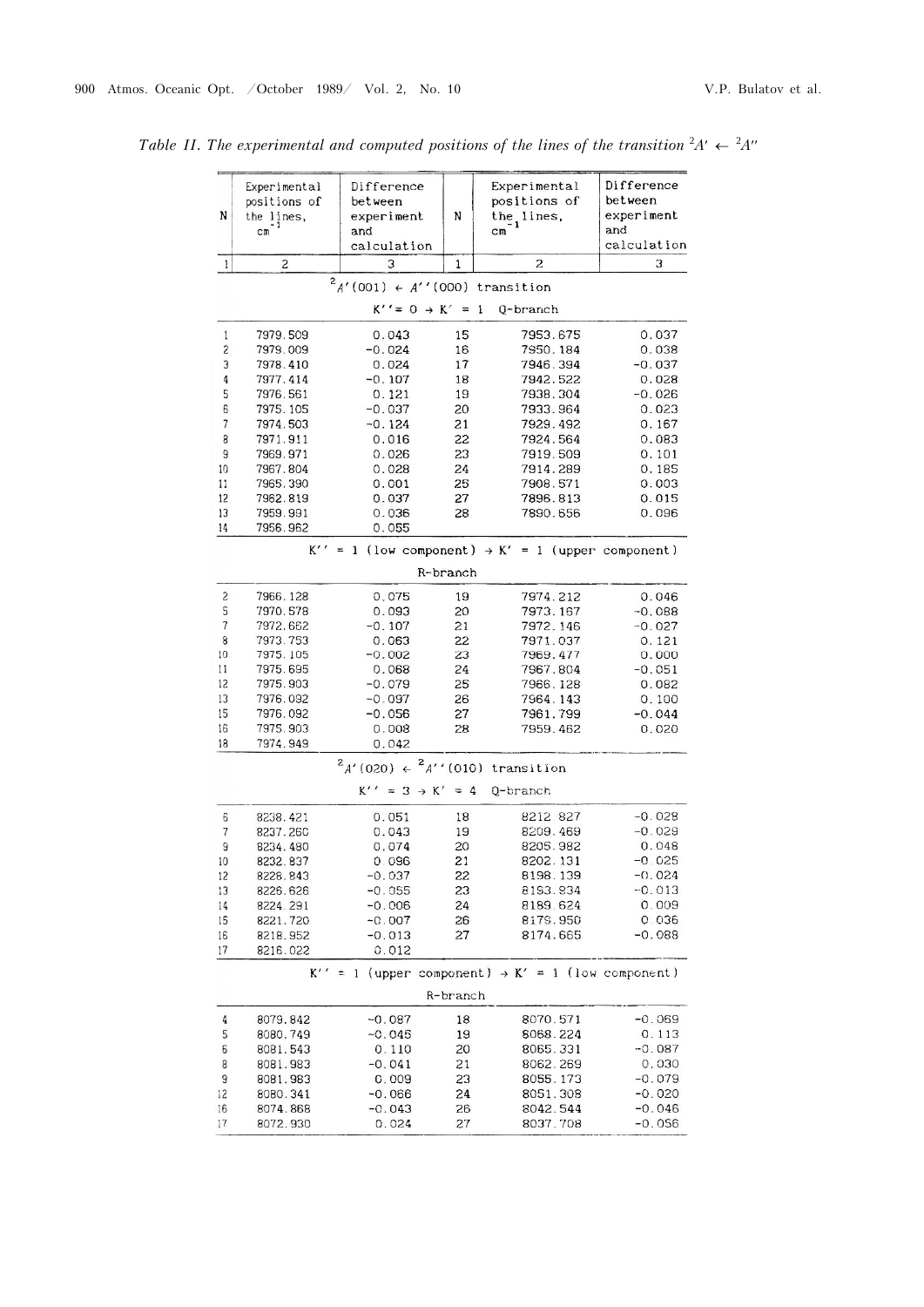Other factors, such as taking into account the off-diagonal elements of the spin-rotational interaction tensor in the  ${}^{2}A'$  electronic state of  $HO_2$  (Ref. 14) and the Renner-Teller interaction between the vibrational level of the  ${}^{2}A'$  and  ${}^{2}A''$  electronic states,<sup>10</sup> also cannot explain a number of phenomena that we observed in the analysis of the spectrum of the  $HO<sub>2</sub>$  radical (for example, the fact that the  $\Delta K = 0$  transitions for  $A'(001) \leftarrow {}^{2}A''(000)$  are not weaker than the analogous transitions for  ${}^2A'(000) \leftarrow {}^2A''(000)$ . For this reason we proposed that the interaction of the rotation with the electronic-vibrational motion, i.e., the Coriolis interaction of the  ${}^{2}A'(001)$  and  ${}^{2}A'(010)$ levels, the splitting between which is  $\approx 250 \text{ cm}^{-1}$  is mainly responsible for the appearance of the strong  $\Delta K = 0$  lines. This proposition is in agreement with Jahn's rule, according to which two vibrations of a rotating molecule will interact as a result of the appearance of Coriolis forces only in the case when the product of their electronic-vibrational symmetry types contains the rotational symmetry type.18



*FIG. 3. The transitions between the rotation levels owing to the Coriolis interaction of the <sup>2</sup>A'(010)* and <sup>2</sup> *A'(001)* algorithment and 24'(001) *A*(001) *electronic-vibrational states. The arrows connect the electronic-vibrational states whose rotational levels interact with one another. The interacting rotational levels have the same values of J.* 

Consider the electronic-vibrational transition  $A'(001) \leftarrow {}^{2}A''(000)$ . Since the  ${}^{2}A'(010)$  state, which

can interact with the <sup>2</sup>A'(001) state, lies adjacent to the  $^{2}$ A'(001) state it turns out that a transition from the  $A'(001)$  state it turns out that a transition from the upper rotational levels of the  ${}^{2}A'(001)$  state to the levels of the  ${}^{2}A'(010)$  state is possible. Since the mixing is due to rotation around the Z-axis levels with values of K differing by  $\pm 1$  can perturb one another.<sup>13</sup> Figure 3 shows a diagram of the energy levels for this case.

The Coriolis interaction can occur only between states with identical values of J (or N) having the same electronic-vibrational-rotational types of symmetry (the latter are indicated in Fig. 3 next to the corresponding symmetry properties of the rotational wave functions).

As one can see from Fig. 3 the electronic-vibrational levels of the  ${}^{2}A'(001)$  state with K = 0 mix with the levels of the <sup>2</sup>A'(010) state with K = 1; the levels of the  $\frac{2\lambda}{1001}$  state with K = 0 and 2, state For this reason  $A'(001)$  state with K = 0 and 2, etc. For this reason transitions with  $\Delta K = 0$  and  $\pm 2$  are possible, i.e., *q*, *s*, and *o* branches form in the subbands. The transitions obey the selection rules  $+ + \Leftrightarrow + +$ ,  $- + \Leftrightarrow - +$ ,  $- - \Leftrightarrow -$  and  $+ - \Leftrightarrow +$ . These transitions are forbidden by the selection rules presented above for the types of symmetry of an asymmetric top. These selection rules are, however, not strict; but, strict selection rules however, satisfied for the electronic-vibrational-rotational types of symmetry in spite of the breakdown of the selection rules for the rotational types of symmetry (according to the rules for the electronic-vibrational-rotational types of symmetry for molecules of the point symmetry group  $C_s$  the transition  $A'' \rightarrow A'$  is an allowed electronic-vibrational -rotational transition<sup>13</sup>).

Thus the proposed mechanism apparently explains not only the appearance of transitions with  $\Delta K = 0$  in the spectrum, but also the fact that the observed transitions obey "anomalous" selection rules transitions obey "anomalous" selection rules  $+ + \Leftrightarrow + +$  and  $- + \Leftrightarrow - +$ .

# **4.2. DIFFERENCES IN 3 FOR THE HO2 RADICAL**   $(2A')$

Our value  $v_3 = 931.46$  cm<sup>-1</sup> agrees with the results of the investigation of the absorption spectrum of  $HO_2$ ,<sup>7</sup> but disagrees seriously with the value  $v_3 = 985$  cm<sup>-1</sup> obtained in Ref. 10 in a study of the high-resolution emission spectrum. This value of  $v_3$ (Ref. 10) was obtained, however, in an analysis of the hot transition  ${}^{2}A''(001) \rightarrow {}^{2}A''(001)$  i.e., it was evaluated only indirectly. Holstein at  $aL$ ,  $^{19}$  for example, believe that at least some of the lines ascribed in Ref. 10 to the  $v'_3 = 1 \rightarrow v''_3 = 1$  transitions from the lowest K' levels actually belong to the stronger  $v'_3 = 0 \rightarrow v''_3 = 0$  transitions from high K' levels, so that in Ref. 10  $v_3$  was not evaluated correctly.

### **4.3. UNASSIGNED LINES IN THE SPECTRUM**

In analyzing the spectrum we observed a strong sequence of lines in the region  $7917-7927$   $\text{cm}^{-1}$  that could not be described by any of the branches of the